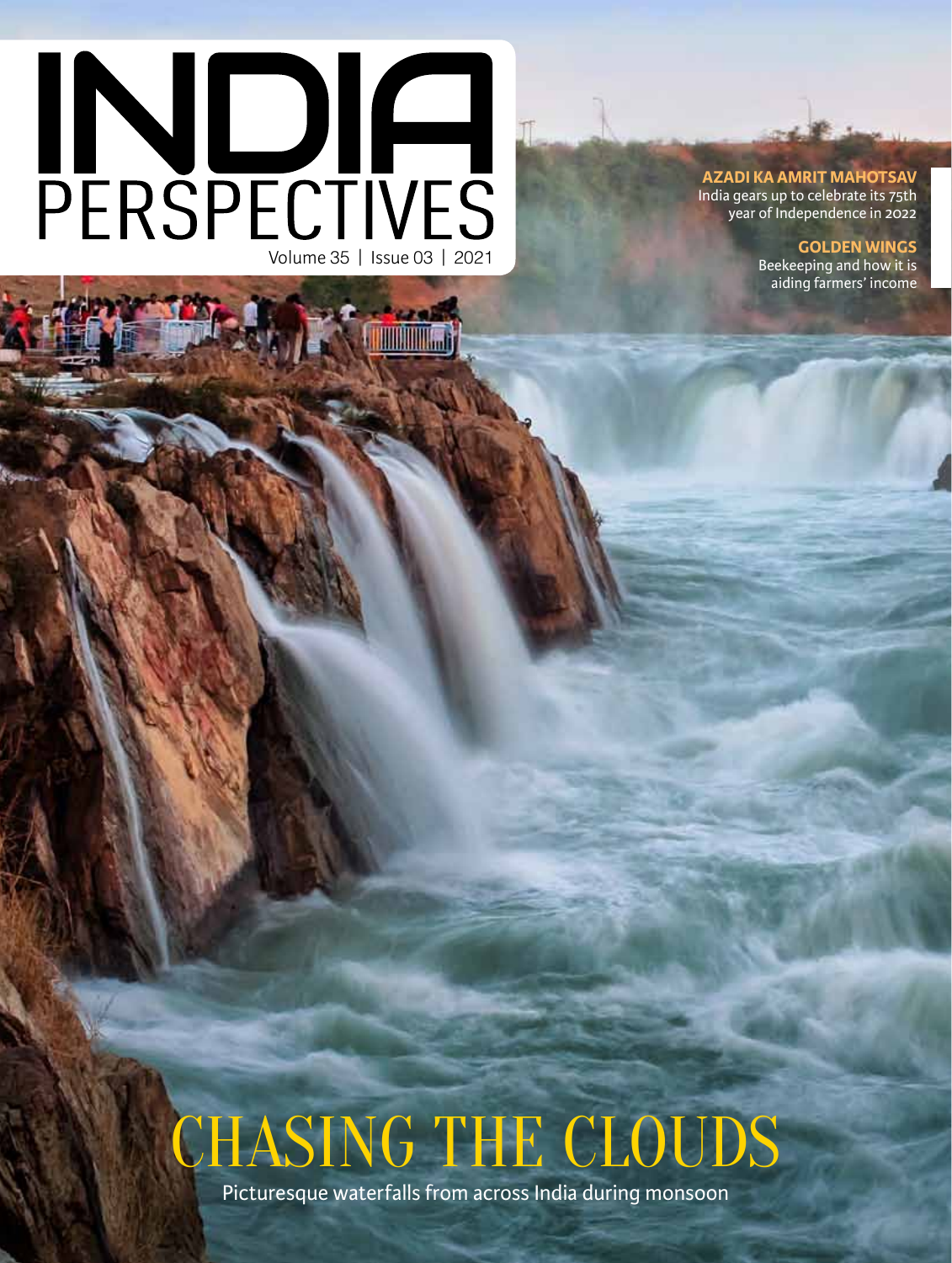# **PROGRESS**



Bees are not just great pollinators but also best friends of farmers as they help increase agricultural productivity and consequently the latter's incomes. We take a look at how apiculture practices are not just aiding farmers to double their yield and revenue but also adding to the Prime Minister's visions of Aatmanirbhar Bharat and Make in India

BY Bindu Gopal Rao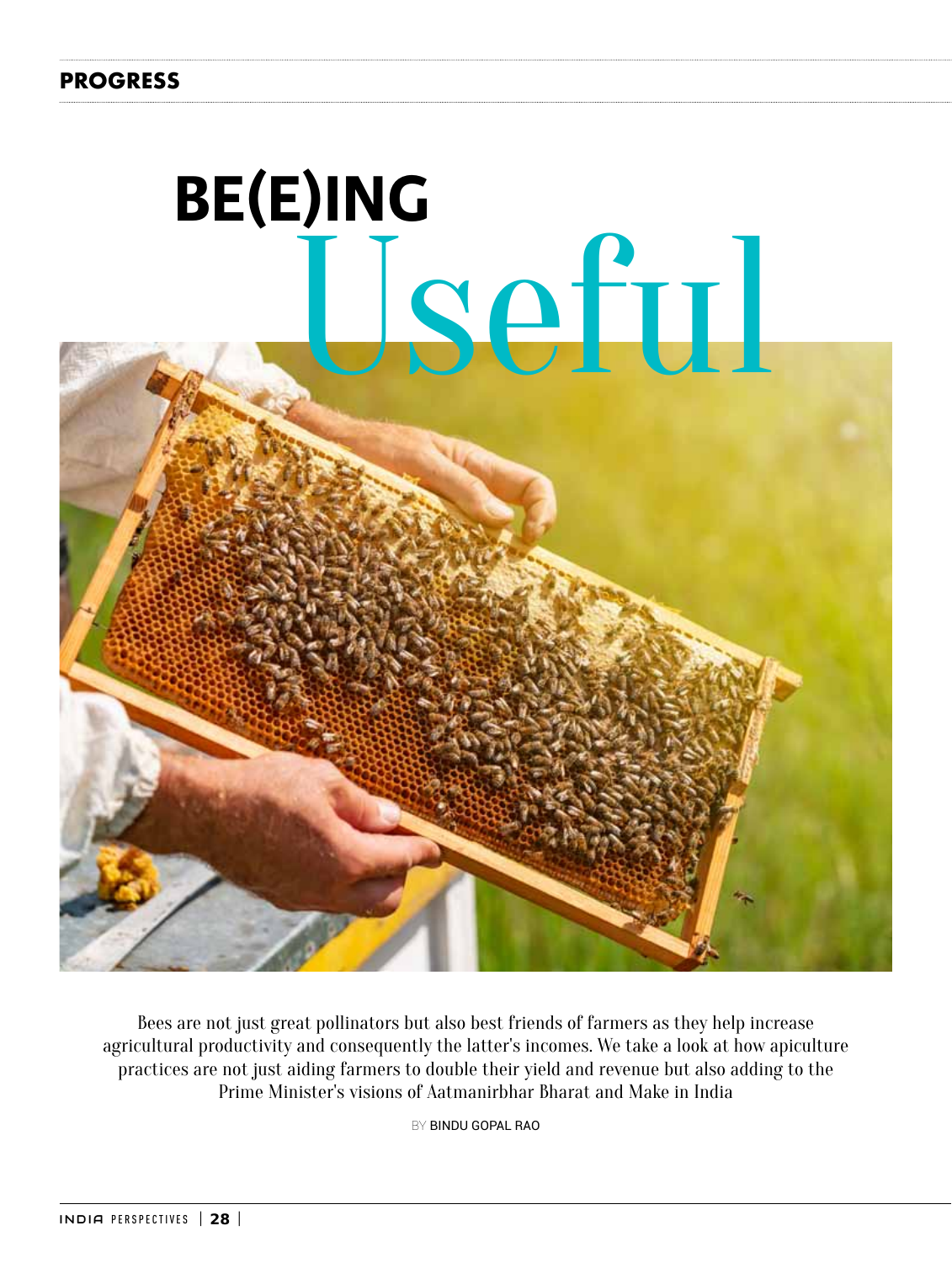**I**<br> **I**<br> **I**<br> **I**<br> **I**<br> **I**<br> **I**<br> **I** n his monthly radio address Mann Ki Baat, Prime Minister Narendra Modi spoke about the importance of bee farming as a part of the Aatmanirbhar Bharat initiative and its potential in achieving the national goal of doubling farmers' income. Calling it the "sweet revolution", he highlighted Gurdum in north (West) Bengal, Banaskantha district of Gujarat and Haryana's Yamuna Nagar, where farmers have seen much success because of bee farming.

#### **Busy as a Bee**

Beekeeping is the rearing, caring and management of honeybees (Apis cerana indica) in boxes that recreate a beehive. It has been observed that low-cost beekeeping can increase the yield of local crops with minimum efforts. Therefore, beekeeping is an alternative and additional source of

**Bee farming is becoming the foundation of a honey revolution or sweet revolution in the country. Honey Bee Farming do not lead to income solely from honey, but bee wax is also a very big source of income. ..Our country currently imports bee wax, but, our farmers are now rapidly transforming this situation…that is, in a way contributing in the 'Aatmanirbhar Bharat' campaign. This will lead to an increase in the income of the farmers too and will also sweeten their lives!"**

> **Narendra Modi** Prime Minister of India



Brijesh Kumar Verma (extreme left), a farmer from the town of Gosaiganj near Lucknow, with his beehive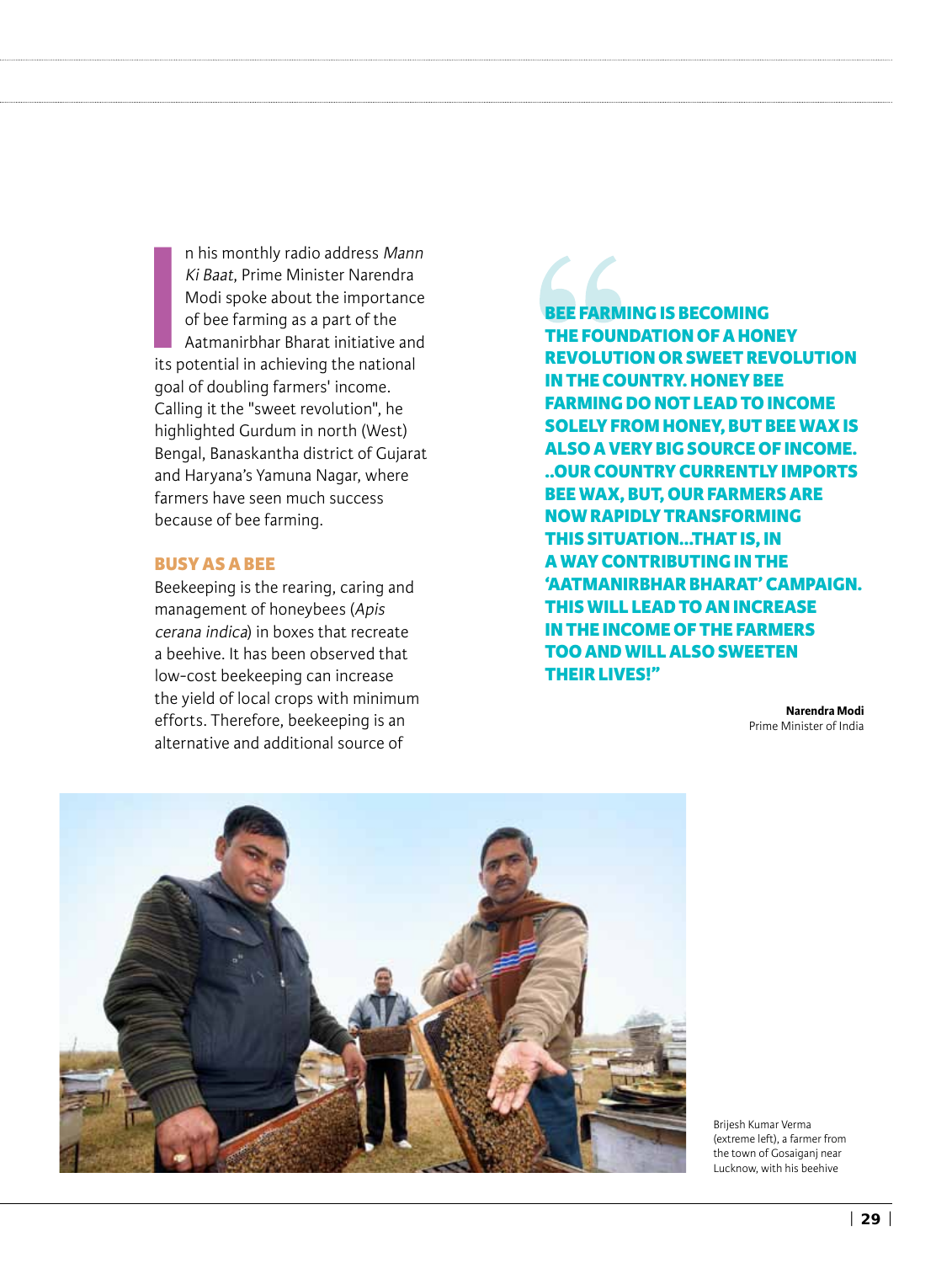# **PROGRESS**



income for farmers. With consistent efforts to build awareness and revive the agricultural ecosystem, beekeeping is gradually regaining its place in the ecosystem. Today, it has evolved as a source of additional income for many farmers. It is being adopted by the farmers, as it plays a significant role in increasing the agricultural yields through pollination of oilseeds, pulses, vegetables and fruits.

Sujana Krishnamoorthy, executive director, Under The Mango Tree (UTMT) Society, a Maharashtrabased organisation that promotes beekeeping with indigenous bees says, "The practice [of rearing honeybees] increases the output of fruits, vegetables, oilseeds and pulses – all of which are grown by small farmers who practice subsistence farming. In fact, 10 beekeepers with two bee boxes each can improve crop production for entire villages, as bees pollinate in a two-km radius. Simultaneously, awareness about the importance of bees leads to reduced unsustainable honey hunting practices, which, in turn, improves biodiversity as wild flowering plants and trees also depend on bees for pollination."

### **Helping Hands**

Srinivasan Services Trust (SST), the social arm of TVS Motor Company,



**Top:** A beekeeper examines a beehive in an apiculture setup on October 13, 2020, on the outskirts of Srinagar, Jammu and Kashmir. According to a news report published by hindustantimes.com, Srinagar generated 1,415 quintals of honey in 2020;

**Left:** Women of the Venkatesa Perumal Tribal Women Self-Help Group (SHG) of the Javadhu Hills in Tamil Nadu with their raw wild honey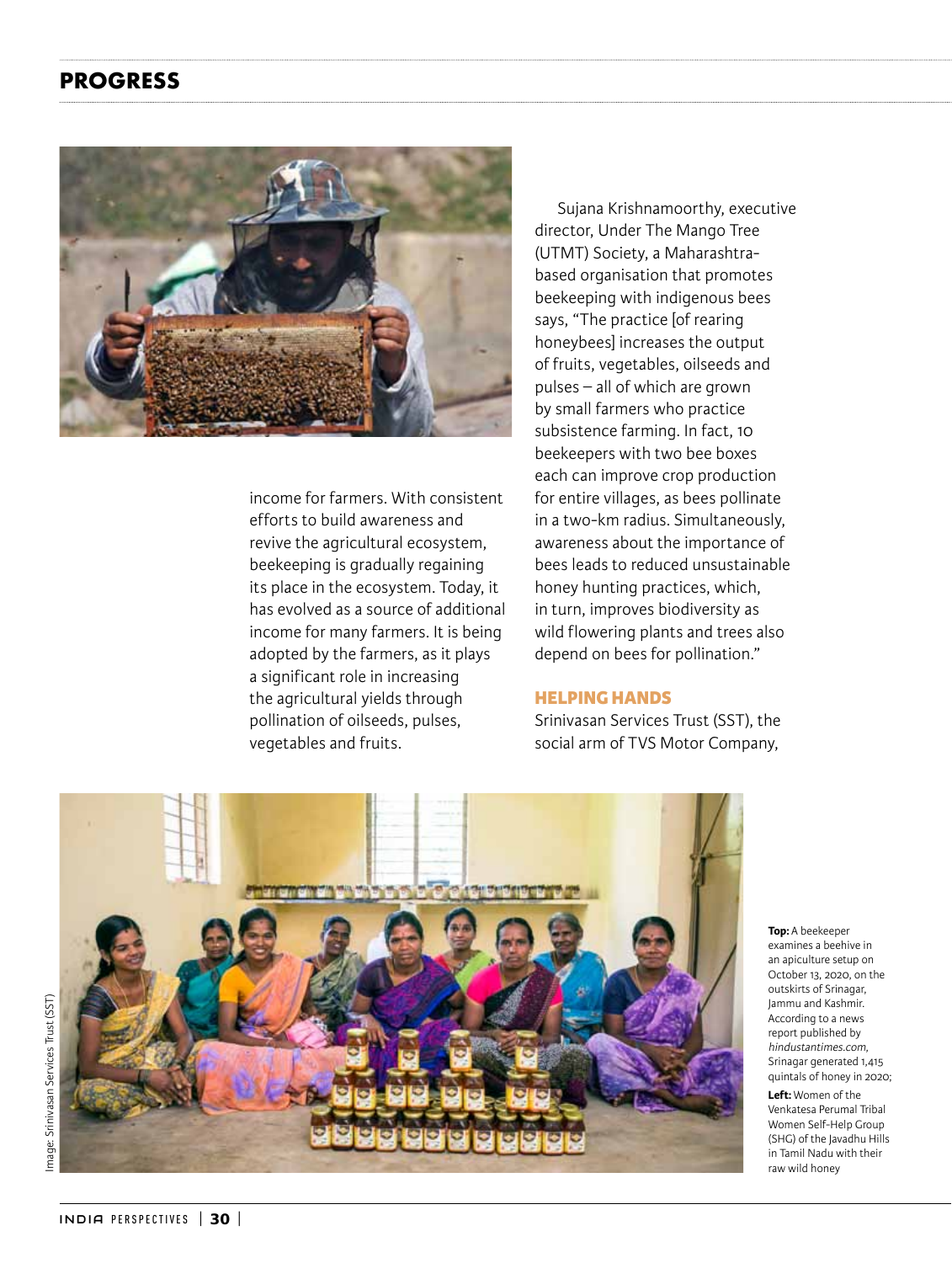



**Top left:** A beekeeper at a bee farm in the Barpeta district of Assam **Top right:** GoBuzzR, an IoT-based device invented by a Chennaibased company, studies the condition of a beehive and communicates through a mobile application. It monitors the weight of the beehive through sensors in the device and messages the same to the respective beekeepers. "The main intention of the app is to increase honey productivity. Rapid inspections on the hives will interrupt the bee's everyday activities, which results in the recession of honey production." says Kapil Dev G, director, Team Tweaks Technologies (P) Ltd. that has developed the app **Bottom:** Apiculture process by bee keepers in West Bengal

has collaborated with the Tropical Institute of Ecological Science in Javadhu Hills, Tamil Nadu, to support farmers in tribal belts by providing honeybee boxes to involve them in apiculture and support their livelihood. This project has provided 150 honeybee boxes to 27 farmers. The successful project is earning an additional income of approximately INR 10,000 per annum for the farmers.

"An inspiring model of honey harvesting is the innovative technique adopted by Venkatesa Perumal Tribal Women Self-Help

Group (SHG) of the Javadhu Hills in Tamil Nadu. This region is popularly known for its naturally-sourced wild honey. The 12-member SHG has successfully earned a sustainable livelihood by processing and selling Javadhu wild honey. The honey is collected from local honey collectors, who skillfully gather the golden nectar, ensuring the bees are not disturbed," says Swaran Singh, chairman, SST.

The raw honey collected from the wild contain no added sugar, no added flavour and no preservatives. Around 62 honey collectors have benefitted from this, with an average income of INR 8,000 per collector over six months. The SHG has also been a part of the Honeybee Keeping Value Chain Project funded by NABARD and implemented by SST to expand apiculture in Javadhu Hills. The wild honey collectors were given training on scientific wild honey collection by TRIFED that has benefitted over 300 tribals with an income ranging from INR 8,000 to INR 10,000 once in six months, covering two seasons. Such

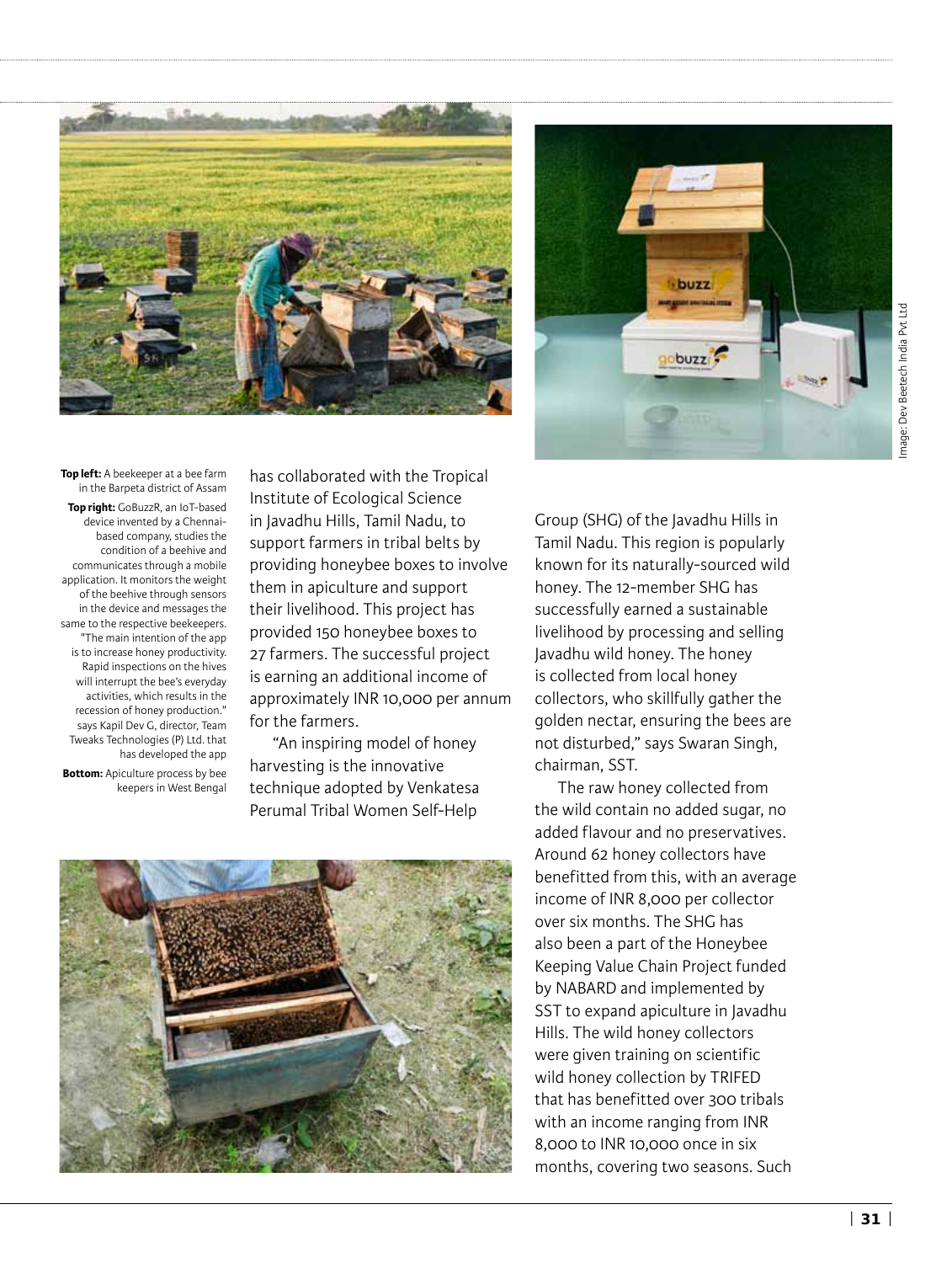# **Government Initiatives**

**Some of the initiatives taken by the National Bee Board (NBB), Department of Agriculture, Cooperation & Farmers Welfare (DAC & FW) towards the promotion of beekeeping in the country include:**

- Preparation of National Beekeeping & Honey Mission (NBHM) for overall promotion and development of beekeeping in the country.
- Setting up of Integrated Bee Development Centers (IBDC) in Bihar, Haryana, Delhi, Madhya Pradesh, Uttarakhand, Manipur, Punjab, Uttar Pradesh, Tamil Nadu, Jammu and Kashmir, Karnataka, Andhra Pradesh, Arunachal Pradesh, Tripura, Himachal Pradesh and West Bengal.
- Integrated Development of Scientific Bee Keeping (IDSB) - Remunerative Approach for Agriculture and Allied sector Rejuvenation (RKVY), Mission for Integrated Development of Horticulture (MIDH) and other associated schemes.
- Registration of beekeepers by NBB.
- Involvement of National Dairy Development Board (NDDB)/ Gujarat Cooperative Milk Marketing Federation (GCMMF)/ milk cooperatives/ federations.
- Setting up of honey testing lab by NDDB, Anand, Gujarat.
- **Efforts for standardisation** of honey and other beehive products.

Source: nbb.gov.in

proactive interventions enabled a turnover of INR 3.75 lakh for the beneficiaries in the FY 2020-21.

## **Crop Boost**

The bee-farming market has been on the rise for the past few years with more and more farmers venturing into this arena. The rising demand for pure, raw honey has encouraged more farmers to establish bee farms. Although honeybee farming in India can be practised as a stand-alone commercial venture, the integration of apiculture with crop farming does wonders to increase the crop yield while enabling the farmers to generate additional income. Saanwara Khod, founder, Farm to Fellas, a company providing farm fresh and 100 per cent natural food products says, "It would not be wrong to state that we depend on

bees for our survival. More than 70 of the 100 major food crops is a result of their [bee] labour and their role as the chief insect pollinators. Small-scale and low-cost bee farming by small farmers, especially in the states of Maharashtra, Gujarat and Madhya Pradesh, has doubled the yield of local crops with no extra effort. According to the Rapid Impact Assessment Study, 2011, bee farming enhanced the yield of tomatoes by 160 per cent and the production of fruits by around 60 per cent." Several government organisations like the National Bee Board and the Central Bee Research Training Institute provide training to farmers in apiculture.

#### **National Bee Board**

The National Bee Board (NBB) was reconstituted in 2006. The main



Umed Singh Rana, a farmer, in front of his mustard field with beehive boxes in Qutubgarh village on the outskirts of New Delhi. Rana and his family started honey farming with rows of 100 beehives on their mustard farm in 2018, following a government programme intended to boost the industry by providing subsidies of up to 80 per cent per beehive box and the goal of doubling farmers' incomes by 2022